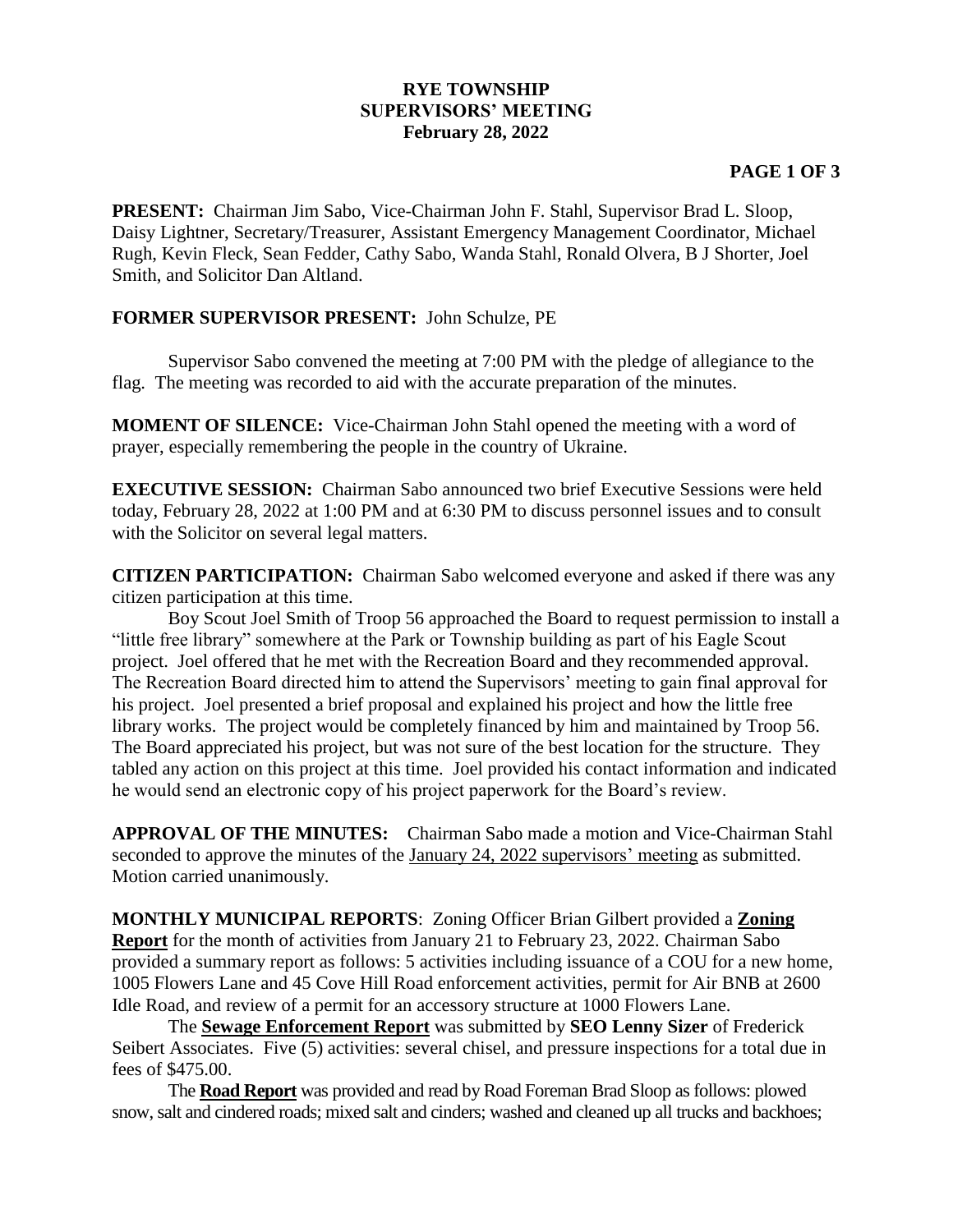serviced 1996 dump truck; repaired tire chains, installed 2A Mod stone at shoulder near Pine Hill Road bridge, and met with HRG Engineering to discuss the bi-annual bridge inspections.

No Recreation **Board Report** was presented.

Assistant Emergency Management Coordinator Michael Rugh offered a brief **Emergency Management Report**. As a member of the Marysville Fire Company he recommended that with the nicer weather approaching, residents use caution when burning brush and debris. He announced that Marysville Fire Company purchased a new brush truck, which is used during storm related calls involving wooded areas.

**The January Treasurer's Report** was submitted for review and read by the Secretary/Treasurer. The report is submitted and approved pending the 2022 Financial Audit. She offered that the final regulations and determinations from the United States Treasury allow for greater flexibility for municipalities to elect a standard allowance of \$10 million that can be used on government services, including roads and bridges.

The record notes that auditors from SEK & Co. completed the on-site portion of the 2021 audit on February 9 and 10. They plan to attend and provide a summary report at the April board meeting.

**RESOLUTIONS:** Chairman Sabo made a motion with a second from Vice-Chairman Stahl to adopt **Resolution 22-08,** which authorizes the Secretary/Treasurer to make a transfer from Members First Credit Union General Fund monies, which were earned annually as 1% cash back from the VISA credit card to transfer these monies to Marysville Bank General Checking account. Motion carried unanimously.

Supervisor Sloop made a motion with a second from Vice-Chairman Stahl to adopt **Resolution 22-09,** which authorizes the Secretary/Treasurer to transfer the 2022 Liquid Fuels Allocation when received electronically in March at the Bank of Landisburg Highway Aid Money Market account and transfer the funds into an 11 month easy access Highway Aid CD at Pennian Bank at .35% for a better rate of investment return until utilized for payment of future road projects. The amount of funds to be received and deposited into the CD is \$120,699.64. Motion carried unanimously.

Vice-Chairman Stahl made a motion with a second from Supervisor Sloop to adopt **Resolution 22-10,** which authorizes the Secretary/Treasurer to transfer a matured Cd held at the Bank of Landisburg designated for Underground Storage Tanks to an easy access account at Pennian Bank at .35% adding \$5,000.00 per the 2022 Budget. Motion carried unanimously.

**NEW BUSINESS:** Supervisor Sloop made a motion with a second from Vice-Chairman Stahl to participate in the State CoStars (Piggyback) Bulk Salt contract and to authorize the Secretary/Treasurer to complete the application online for 140 tons of salt, which obligates the Township to purchase at least 60% of the contract, or 105 tons. Motion carried unanimously.

Chairman Sabo made a motion with a second from Supervisor Sloop to accept the 2021 Planning Commission Annual Report as submitted by Assistant Planning Commission Secretary, Daisy Lightner, and signed and recommended for approval by Dan Vodzak, Chairman of the Planning Commission. Motion carried unanimously.

The Township sent out eight (8) requests for proposal to various vendors for the Spring Clean-Up. Two proposals for the Spring Bulk Clean-up in May were received: one from Tiger Trash of York and one from Sylvester's Services of Duncannon. Total haul cost per roll-off quoted from Tiger Trash is \$225.00 plus a \$20 fuel surcharge with the rising costs of fuel. Dumpsters for scrap metal would be provided free of charge. Sylvester's Services provided a proposal for \$224.00 with no fuel charge imposed at this time.